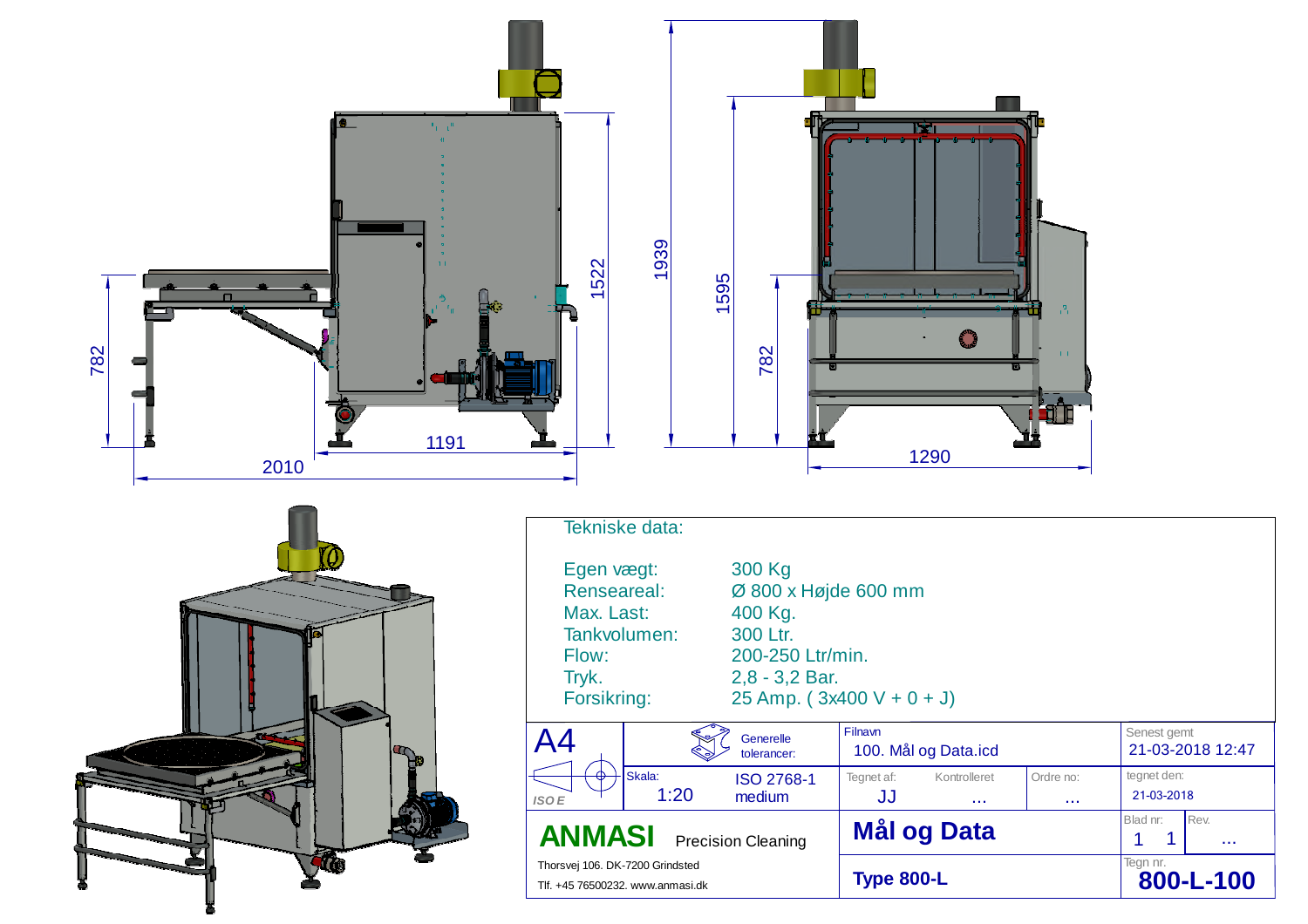| <u>ma il</u><br>5 Y<br>2039<br>802<br>$\blacksquare$<br>1393 |                                                                                                                                                                                                                                                                                                                                                                                                                                                                                                                                                                            | 1691<br>967<br>1513                                                                                                                                               |                                                                                                                                                     |
|--------------------------------------------------------------|----------------------------------------------------------------------------------------------------------------------------------------------------------------------------------------------------------------------------------------------------------------------------------------------------------------------------------------------------------------------------------------------------------------------------------------------------------------------------------------------------------------------------------------------------------------------------|-------------------------------------------------------------------------------------------------------------------------------------------------------------------|-----------------------------------------------------------------------------------------------------------------------------------------------------|
| 1513<br>$\ominus$<br>2600                                    | <b>Cleaning Area:</b><br>$\varnothing$ 1000 x H = 700 mm<br>Max Load:<br>400 KG.<br>Tank volume:<br>450 Ltr.<br>9 KW.<br>Heating effect:<br>Flow:<br>250 Ltr./min.<br>Pressure:<br>3,5 - 4,2 Bar.<br>Machine weight:<br>420 KG.<br>Fuse:<br>25 Amp.<br>Messure, Weight and data are indicative, and may be change:<br>A <sub>4</sub><br>Generelle<br>tolerancer:<br>Skala:<br>$\color{red} \biguplus$<br>ISO 2768-1<br>1:25<br>medium<br><b>ISO E</b><br><b>ANMASI</b><br><b>Precision Cleaning</b><br>Thorsvej 106. DK-7200 Grindsted<br>Tlf. +45 76500232. www.anmasi.dk | Filnavn<br>AFL. 1000.icd<br>Kontrolleret<br>Ordre no:<br>Tegnet af:<br><b>JJ</b><br>$\sim 100$<br>$\sim 100$<br><b>DATA</b><br><b>Technical messure and data.</b> | Senest gemt<br>14-03-2019 15:08<br>tegnet den:<br>14-03-2019<br>Blad nr:<br>Rev.<br>$\mathbf{1}$<br>$\mathbf 1$<br>$\sim$<br>$\mathsf{L}$ afish nr. |